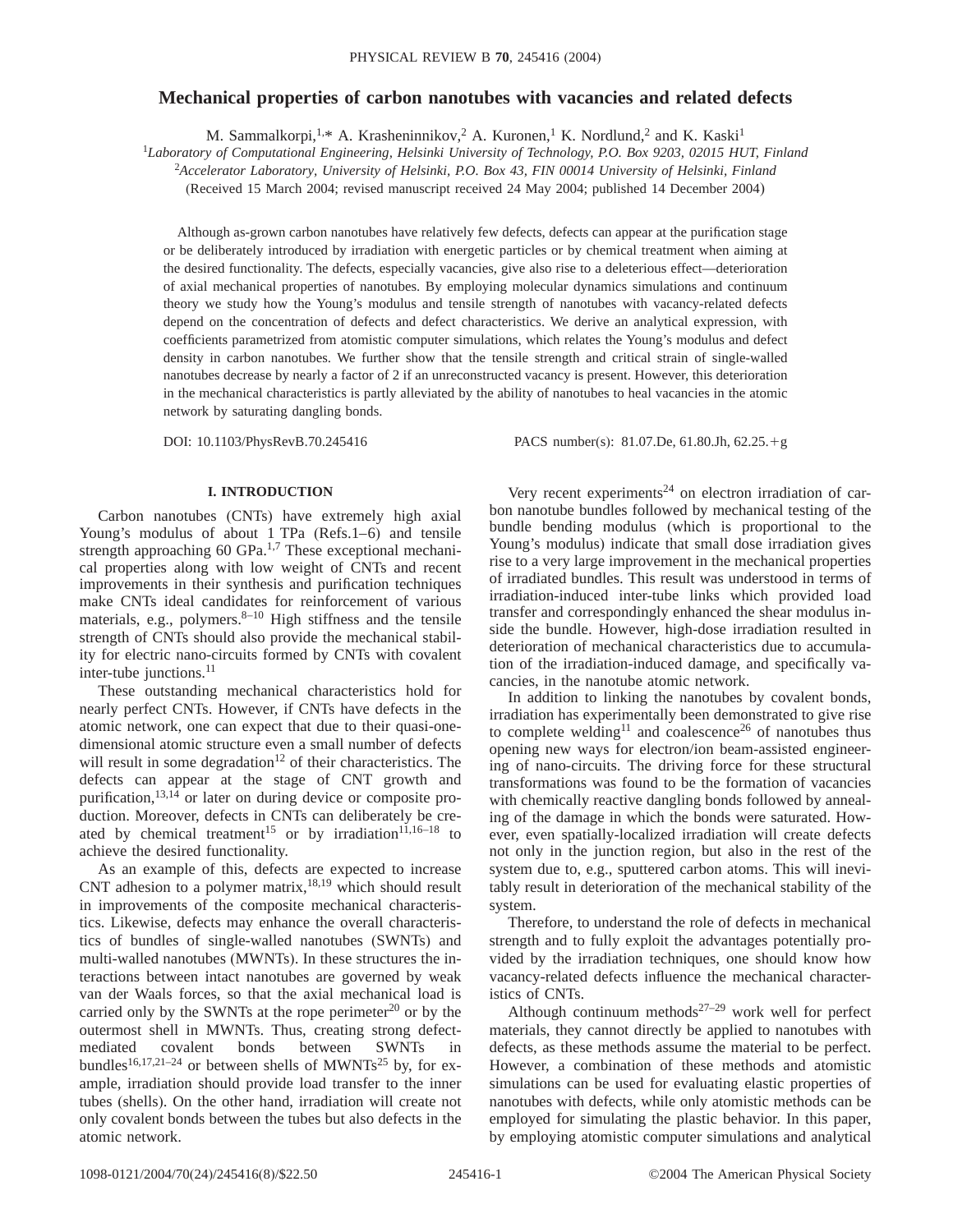continuum theory we study how the Young's modulus and tensile strength of CNTs depend on the concentration of vacancy-related defects. Since single and multi-vacancies might be present in post-processed nanotubes and because vacancies are the most prolific defects to appear due to both  $\mu$ <sup>30</sup> and electron<sup>31</sup> irradiation, we concentrate on vacancies and related defects.30–33 We consider only SWNTs as the behavior of MWNTs with vacancies under axial load can qualitatively be understood in terms of the data for SWNTs. We derive an expression which can be used to calculate the Young's modulus of defective CNTs at an arbitrary vacancy concentration. We also show that the ability of CNTs to heal vacancies in the atomic network by saturating dangling bonds partly alleviates the deterioration in their mechanical characteristics.

### **II. COMPUTATIONAL METHODS**

In our simulations, we used the classical molecular dynamics (MD) method $34$  with the reactive analytical bondorder potential model parametrized by Brenner.<sup>35</sup> This model has widely been used in CNT simulations and a good agreement with the results obtained by *ab initio* methods have been reported.36,37 The Berendsen temperature control method<sup>38</sup> was employed to describe the energy exchange with the heat bath. In our simulations of tensile strength we increased the onset of the interaction cut-off from 1.7 Å to 2.05 Å in order to avoid, at least partially, the overestimation of the force required to break a bond.39 Other details of specific simulations are discussed in the corresponding sections.

### **III. CONTINUUM MODEL FOR COMPUTING YOUNG'S MODULUS**

In this section we derive an analytical expression for the Young's modulus of CNTs which can be used to estimate the Young's modulus as a function of the defect density. Then, in Sec. IV we fit the coefficients in the expression to reproduce the results of MD simulations at certain defect concentrations.

#### **A. Homogeneous material**

The elastic energy  $E(\varepsilon)$  of a body stretched in one direction can be written as

$$
E(\varepsilon) = \frac{1}{2} Y_0 A L \varepsilon^2 = \gamma \varepsilon^2, \tag{1}
$$

where  $Y_0$  is the Young's modulus of the homogeneous body, *A* is the cross section, *L* is the length and  $\varepsilon$  is the strain. The coefficient  $\gamma$  can be determined by fitting it to reproduce the  $E(\varepsilon)$  curve calculated through atomistic simulations. Then the Young's modulus can be expressed in terms of  $\gamma$  as

$$
Y_0 = \frac{2\gamma}{AL}.\tag{2}
$$

Because of the tubular structure of the SWNT there is an ambiguity in determining the cross-section area *A* of the nanotube. Formally the area can be written as  $A=2\pi rt$ , where *r* is the tube radius and *t* the graphene layer thickness, leading to a Young's modulus  $Y_0 = 2\gamma/2\pi r tL$ . However, the thickness *t* is not well defined because the layer is monoatomic. Therefore we employ a definition of Young's modulus in which the normalization is not per unit cross sectional area but per unit cross sectional length:

$$
Y_{s0} = \frac{2\gamma}{2\pi rL} = \frac{\gamma}{\pi rL}.
$$
 (3)

#### **B. Defective body**

In the continuum treatment we divide the system of length *L* into *N* sections. As will be shown, the outcome is independent of the division details but it may help to visualize the division by splitting the tube into *N* sections of equal length, for example nanotube unit cells. We assume here that the division can be made in such a way that each section contains no more than one defect, i.e., for the defect concentration being relatively low. Each section *i* is characterized by its defect type  $\alpha_i$ . The number of sections with defect  $\alpha$  is denoted by  $m_{\alpha}$  and the total number of different defect types is *M*. Further, each defect type  $\alpha$  is characterized by its Young's modulus  $Y_\alpha$  and section length  $L_\alpha$ . Defect type  $\alpha$  $=0$  stands for an intact tube section and thus  $L_0$  denotes the length of an elementary section without defects.

The total tube length can now be expressed either in terms of defect types or in terms of sections as follows:

$$
L = \sum_{\alpha=0}^{M} m_{\alpha} L_{\alpha} = \sum_{i=1}^{N} L_{\alpha_i}.
$$
 (4)

Analogously to Eq. (1) the elastic energy of a stretched defective body divided into *N* sections can be written as

$$
E = \frac{1}{2} Y A L \varepsilon^2 = \sum_{i=0}^{N} \frac{1}{2} Y_{\alpha_i} A L_{\alpha_i} \varepsilon_i^2,
$$
 (5)

where *Y* is the Young's modulus of the whole body and  $Y_{\alpha_i}$ ,  $L_{\alpha}$  and  $\varepsilon_i$  are Young's modulus, the equilibrium length and the strain of section *i*, respectively. When stretched, the strain for the whole body can be written as  $\varepsilon = (\sum_{i=0}^{N} \ell_i - L)/L$  or for each section as  $\varepsilon_i = (\ell_i - L_{\alpha_i})/L_{\alpha_i}$ , where  $\ell_i$  is the stretched length of section *i*. Consequently, the stretching force is

$$
F = -\frac{YA}{L} \left( \sum_{i=0}^{N} \ell_i - L \right),\tag{6}
$$

or, as the force acts equally on each of the sections (analogously to a system of springs in series),

$$
F = -\frac{Y_{\alpha_i^A}}{L_{\alpha_i}} (\ell_i - L_{\alpha_i}).
$$
\n(7)

By multiplying both sides of the latter equation by  $L_{\alpha_i}/Y_{\alpha_i}L$ we get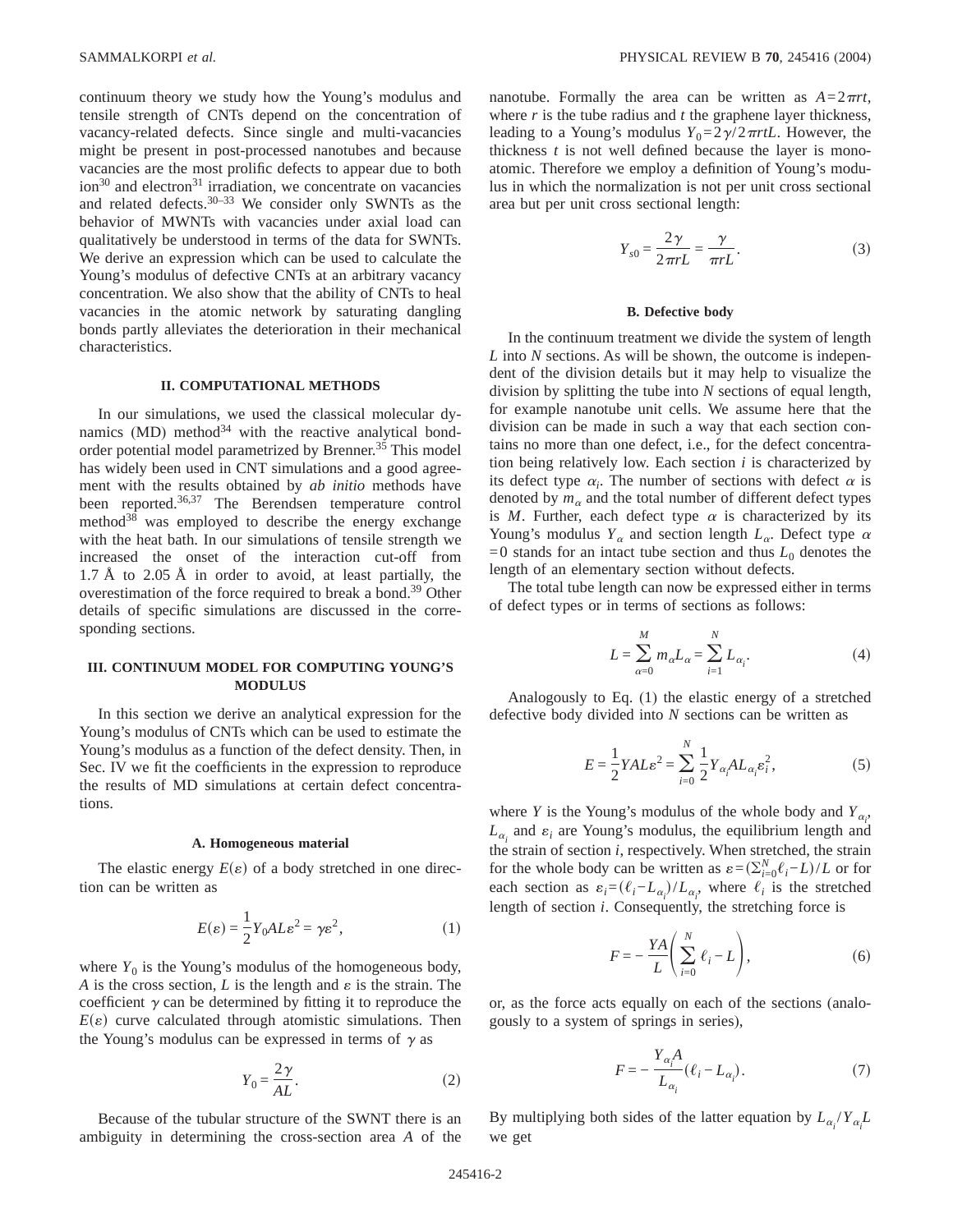$$
F\frac{L_{\alpha_i}}{Y_{\alpha_i}L} = -\frac{A}{L}(\ell_i - L_{\alpha_i}).
$$
\n(8)

Finally, by summing over all the sections and applying Eq. (4) we arrive at

$$
F = -\left(\sum_{i=0}^{N} \frac{L_{\alpha_i}}{Y_{\alpha_i} L}\right)^{-1} \frac{A}{L} \left(\sum_{i=0}^{N} \ell_i - L\right).
$$
 (9)

Then from the comparison to Eq. (6) we obtain the Young's modulus of the whole body as

$$
Y = \left(\sum_{i=0}^{N} \frac{L_{\alpha_i}}{Y_{\alpha_i} L}\right)^{-1} \Leftrightarrow \frac{1}{Y} = \sum_{i=0}^{N} \frac{L_{\alpha_i}}{Y_{\alpha_i} L}.
$$
 (10)

This can be further simplified to the following form:

$$
\frac{Y_0}{Y} = \sum_{\alpha=0}^{M} \frac{m_{\alpha} L_{\alpha}}{L} \frac{Y_0}{Y_{\alpha}},\tag{11}
$$

where the terms corresponding to similar defect sections have been combined and the summation now goes over the *M* different defect types ( $\alpha = 0$  refers to intact tube sections). The expression relates the linear defect concentration  $n_{\alpha}$  $=m<sub>\alpha</sub>/L$  and Young's modulus by

$$
\frac{Y_0}{Y} = \frac{m_0 L_0}{L} + \sum_{\alpha=1}^{M} n_{\alpha} L_{\alpha} \frac{Y_0}{Y_{\alpha}}.
$$
 (12)

Now remembering that  $Y_{s0}/Y_s = Y_0/Y$  and expressing the total length of intact sections as the difference between the total length and the length of the defective sections  $[m_0L_0]$  $=L-\sum_{\alpha=1}^{M}m_{\alpha}L_{\alpha}$ , Eq. (4)], we obtain the final form of the defect concentration and Young's modulus relation:

$$
\frac{Y_{s0}}{Y_s} = 1 + \sum_{\alpha=1}^{M} n_{\alpha} a_{\alpha},
$$
\n(13)

where

$$
a_{\alpha} = L_{\alpha} \left( \frac{Y_0}{Y_{\alpha}} - 1 \right) = L_{\alpha} \left( \frac{Y_{s0}}{Y_{s\alpha}} - 1 \right). \tag{14}
$$

The parameter  $a_{\alpha}$  can be fitted to reproduce experimental or simulation data. We emphasize that the result is independent of how the division into tube sections is made. This can be seen by employing the formula recursively.

#### **IV. RESULTS AND DISCUSSION**

## **A. Young's modulus and tensile strength of intact nanotubes**

In order to have a reference point for nanotubes with defects, we have first computed Young's moduli of perfect SWNTs. The results are presented in Table I. For the Young's modulus our simulations give a value of 0.7 TPa, insensitively to tube chirality and diameter. This is in line with the experimental values of CNT Young's modulus around 1 TPa1,2,4,7 and with previous simulations using the Brenner potential.28,40,41

TABLE I. Young's modulus, critical strain  $\varepsilon$  and tensile strength  $\sigma$  of perfect nanotubes.  $Y_{s0}$  refers to surface based Young's modulus and  $Y_0$  to conventional Young's modulus [see Eqs. (2) and (3)]. The graphite interlayer distance  $t = 3.35$  Å has been used as the thickness of a nanotube shell in computing  $Y_0$  and  $\sigma$ .

| Tube    | Diameter<br>$(\check{A})$ | $Y_{s0}$<br>(N/m) | $Y_{0}$<br>(GPa) | ε     | $\sigma$<br>(GPa) |
|---------|---------------------------|-------------------|------------------|-------|-------------------|
|         |                           |                   |                  |       |                   |
| (5,5)   | 6.78                      | 230               | 690              | 0.260 | 240               |
| (9,0)   | 7.05                      | 220               | 669              | 0.22  | 220               |
| (10,10) | 13.56                     | 240               | 700              | 0.27  | 240               |
| (17,0)  | 13.31                     | 230               | 690              | 0.21  | 220               |

We have also evaluated the critical strain and tensile stress by fixing atoms at one end of the tube and applying a force that increases linearly in time to the other end until the tube breaks; see Fig. 1. The force is increased with a rate of 0.8 eV  $\rm \AA^{-1}$  ps<sup>-1</sup>. We have aimed to model the tube fracture at low temperatures (i.e.,  $T \sim 0$  K) but because the onset of the fracture requires fluctuations, the temperature was kept at 10 K.

The calculated critical strain and tensile strength are also listed in Table I. In accordance with other similar simulations,  $39,40,42$  the values proved to be higher than the experimental values which approach 60 GPA for tensile strength<sup>1,7</sup> and 12% for the yielding strain.<sup>7</sup> In part, this is due to the cut-off problem<sup>39</sup> typical for Tersoff-like potentials, for which the atomic interaction energy is artificially driven to zero at a certain separation between atoms. This in turn causes the corresponding inter-particle force to be overestimated, as can be seen from the force-strain curves with various cut-offs for a (5,5) nanotube given in Fig. 1. In order to circumvent this problem, we have increased the onset of



FIG. 1. Force-strain curves for an ideal (5,5)-nanotube at 10 K temperature with three different cut-off radii. The onset of the cutoff function can be perceived as an artificial peak. The flat regime depicts a sudden bond elongation to a length corresponding to the cut-off. Thus the beginning of this plateau, "X," corresponds to the largest value of force outside the cut-off peak and will be interpreted as bond rupture.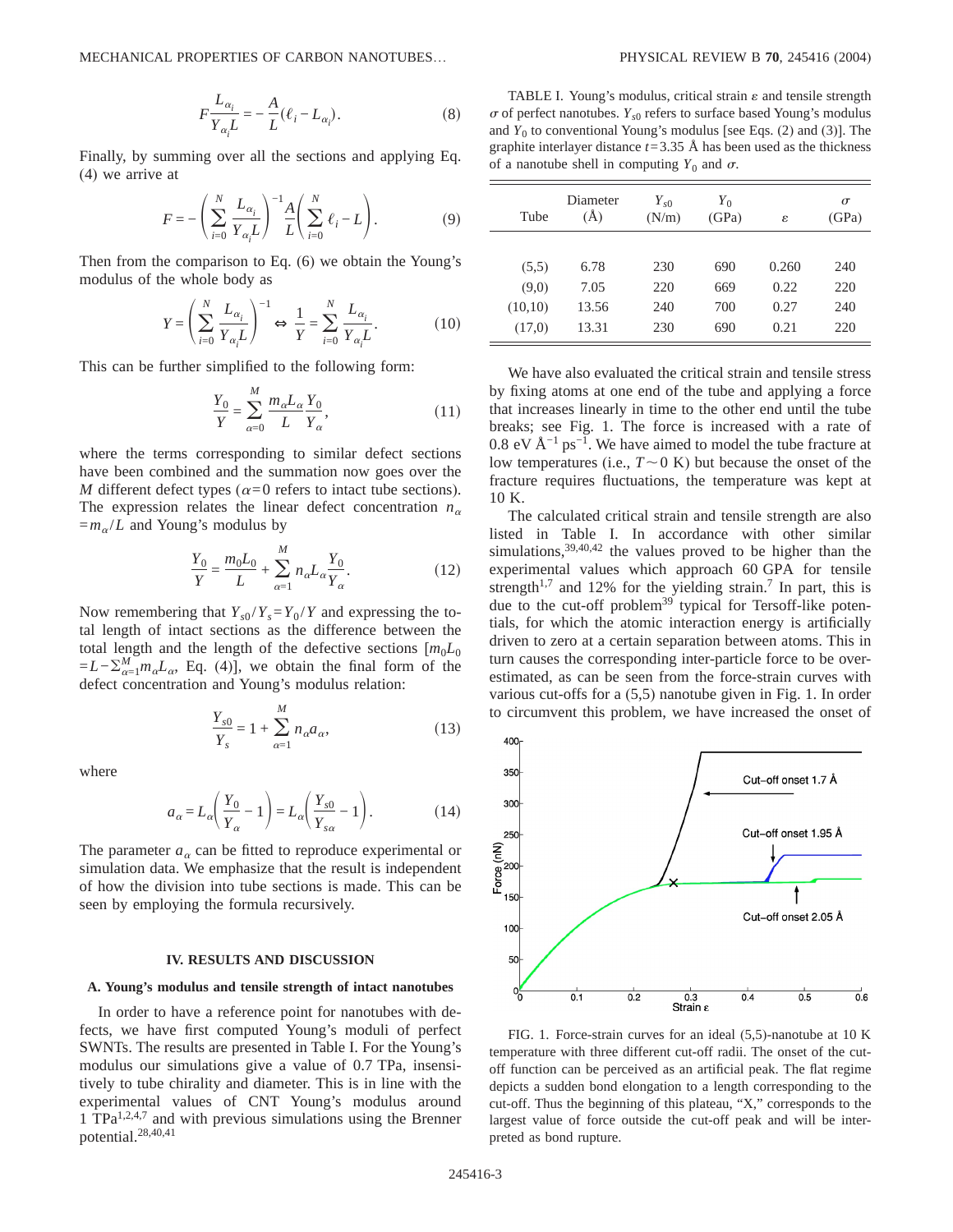interaction cut-off from 1.7 Å to 2.05 Å in the simulations. From the curves of Fig. 1 it is seen that by increasing the cut-off we do not affect the force-strain curve at inter-particle distances shorter than the cut-off as long as the cut-off remains smaller than the distance to the second closest neighbor. We interpret the bond rupture force as the maximum force outside the cut-off peak region. The bond rupture point for a cut-off onset values of 1.9 Å and 2.05 Å is marked by an "X" in Fig. 1. In the case of  $1.7 \text{ Å}$  cut-off onset the artificial peak in force covers this point.

It is well known that the nanotube fracture behavior depends on temperature and simulation time as well the loading rate.39,40,42,43 We note that in this study we did not account for possible formations of topological defects in strained nanotubes,44–46 because *ab initio* calculations indicate that the formation energy of these defects is very high.<sup>37,47</sup> Finally, as we discuss below, one can expect that a small number of defects is always present in the nanotubes used for mechanical testing. We stress, however, no matter what the origin of the discrepancy between the absolute values of the experimental and calculated tensile strength is, in this work we are interested more in vacancy-mediated changes rather than in absolute values of tensile characteristics.

#### **B. Vacancy-related defects on walls of carbon nanotubes**

Vacancy-related defects can appear in nanotubes during purification or as a result of irradiation. In the latter case collisions of energetic particles—electrons or ions—with CNTs displace carbon atoms in the nanotube network from their original positions thus giving rise to vacancies in the graphitic shells and to carbon interstitials in the inter-tube regions. Energetic electrons produce mostly single vacancies by knocking out carbon atoms in the nanotube network, <sup>48</sup> whereas heavy ions can easily give rise to multi-vacancies by sputtering several adjacent carbon atoms. These vacancies can transform into other vacancy-related defects by saturating some of the dangling bonds.30–33 For a single vacancy, this reconstruction results in the appearance of a pentagon ring accompanied by the protrusion of the atom with a dangling bond by  $0.5$ -0.7 Å out of the plane, as in graphite.<sup>49</sup> Multi-vacancies reconstruct in more complex structures as described later.

It is intuitively clear that vacancies have a much stronger effect on the axial mechanical characteristics of individual SWNTs than interstitial atoms. Therefore, in this work we dwell only on vacancies. Assuming that the vacancies have been formed under irradiation, we simulated the response of defective SWNTs to axial mechanical load. We calculated the Young's modulus and tensile strength of four nanotubes with different chiral indices: (5,5)-, (9,0)-, (10,10)-, and (17,0)-tubes. These particular tube indices were chosen in order to observe the possible diameter and chirality effects.

We have considered SWNTs with a single vacancy (one atom removed), with a double vacancy (two adjacent atoms knocked out) and with a triple vacancy (three adjacent atoms missing), as depicted in Figs.  $2(a)-2(c)$ . In what follows, these configurations will be referred to as nonreconstructed defects. In each tube the nonreconstructed double and triple



FIG. 2. Atomic networks of SWNTs with nonreconstructed (a)– (c) and reconstructed  $(d)$ –(i) single  $(a)$ , $(d)$ , $(g)$ , double  $(b)$ , $(e)$ , $(h)$  and triple  $(c)$ , $(f)$ , $(i)$  vacancies. Only the front wall of each tube is shown. The bottom row configurations correspond to a (17,0) zigzag SWNT, and the others to a (10,10) armchair SWNT.

vacancy defects have two axially distinguishable orientations separated by 120 degrees (only one configuration is shown in Fig. 2). These atomic configurations are metastable but can survive for macroscopic times at low temperatures,  $30,32$  or when the atoms with dangling bonds are bonded to a surrounding medium, e.g., a polymer matrix.

The other type of defects studied here are the vacancyrelated defects, i.e., vacancies in SWNTs relaxed to the global minimum energy configuration. In order to find these low energy configurations, the nonreconstructed vacancies were thermally annealed at a temperature of 3000 K for 40 ps before the system was slowly cooled down at an average rate of  $5 K/ps$  using the Berendsen thermostat.<sup>38</sup> These configurations are presented in Figs.  $2(d) - 2(f)$  for  $(10,10)$  armchair tubes and in Figs.  $2(g)-2(i)$  for  $(17,0)$  zig-zag tubes. The vacancy configurations in the other studied SWNTs are similar to those shown in Fig. 2.

## **C. Young's modulus of nanotubes with defects**

We have calculated the Young's moduli of SWNTs with one vacancy but different tube lengths. These correspond to linear defect concentrations of  $1/25$  Å<sup>-1</sup> (one defect per 25 Å),  $1/50$  Å<sup>-1</sup>,  $1/100$  Å<sup>-1</sup>,  $1/150$  Å<sup>-1</sup>, and  $1/200$  Å<sup>-1</sup>. Both nonreconstructed and reconstructed vacancies were examined. The energy of a given structure was calculated as the tube length was increased from its nonstretched equilibrium value. Then the Young's modulus  $Y_s$  was determined from the smooth curve fitted to the simulation points. The results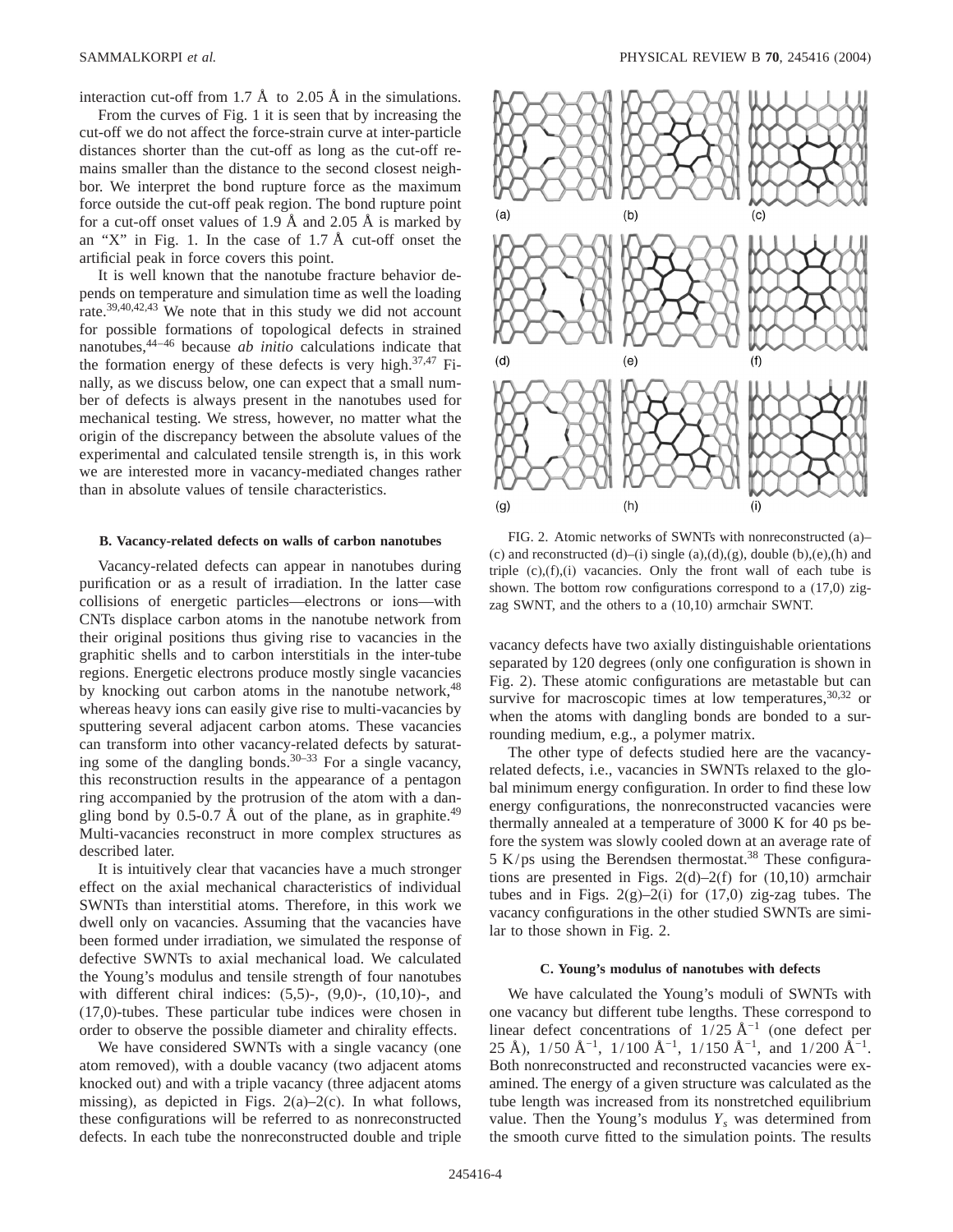

FIG. 3. Inverse of the scaled Young's modulus  $Y_{s0}/Y_s$  (where *Y<sub>s0</sub>* is the surface based Young's modulus of a perfect tube) plotted as a function of the defect concentration (or  $1/L$ ) for four different nanotubes with single, double and triple vacancies. Circles refer to single vacancies, triangles to double vacancies and diamonds to triple vacancies. Filled symbols stand for reconstructed defects, whereas open symbols are for nonreconstructed defects. Nonreconstructed double and triple vacancies have two possible axial orientations which result in different  $Y_s$  behavior and two separate datasets. The lines have been obtained by fitting the continuum Eq. (13) (with  $M=1$ ) to each dataset.

are presented in the form of Eq.  $(13)$  (with  $M=1$ ) in Fig. 3, which presents the inverse of the scaled Young's modulus as a function of defect concentration for nonreconstructed and reconstructed vacancies. From this figure it is evident that the inverse scales linearly with the defect concentration, which validates the use of the continuum theory [Eq. (13)]. Different symbols refer to the type of the vacancy and are explained in the figure caption.

The data in Table II shows the dependency of the Young's modulus on the defect type, i.e., the coefficients  $a_{\alpha}$  for each defect type. As expected, single vacancies, whether reconstructed or nonreconstructed, decrease the Young's modulus least whereas the larger vacancies more. The reconstruction matters for double and triple vacancies but not so much for single vacancies. This can be understood in terms of the vacancy geometries presented in Fig. 2. The "hole size" for the reconstructed single vacancy is practically the same as before the reconstruction. Also, the difference between the behavior of thin  $(5,5)$  and  $(9,0)$  tubes and the thicker  $(10,10)$ and (17,0) tubes is as expected, i.e., the defective region is a much smaller portion of the tube circumference in the thicker tubes and therefore the Young's modulus is not so sensitive to the defects nor to the order of vacancy or reconstruction.

TABLE II. The coefficients  $a_{\alpha}$  [Eq. (13)] necessary to calculate the Young's modulus of a defective nanotube. The bold-face numbers represent the  $a_{\alpha}$  values corresponding to reconstructed vacancies and the values in parentheses the nonreconstructed vacancies. The two numbers inside the parenthesis for the double and triple vacancies represent the two alternative orientations of the nonreconstructed defects. The Young's modulus for an arbitrary defect concentration can be computed by plugging in the values to Eq. (13).

| Tube    | $Y_{0}$<br>(GPa) | a <sub>1</sub><br>1 atom<br>missing<br>$(\AA)$ | a <sub>2</sub><br>2 atoms<br>missing<br>$(\AA)$ | $a_3$<br>3 atoms<br>missing<br>$\rm(\AA)$ |
|---------|------------------|------------------------------------------------|-------------------------------------------------|-------------------------------------------|
| (5,5)   | 690              | 1.2 $(1.2)$                                    | 1.4 $(1.7/2.8)$                                 | 1.8 $(2.2/3.6)$                           |
| (9,0)   | 670              | 1.1 $(1.1)$                                    | 1.2 $(1.3/2.1)$                                 | 1.6 $(2.4/3.6)$                           |
| (10,10) | 700              | 0.8(0.5)                                       | 1.0 $(0.7/1.3)$                                 | 1.2 $(1.0/1.5)$                           |
| (17,0)  | 690              | 0.8(0.5)                                       | 1.0 $(0.7/1.0)$                                 | 1.2 $(1.2/1.7)$                           |

Chirality dependence is observed only in the nonreconstructed vacancies because the axial orientation of higher order vacancies influences the result. In general reconstructed vacancies result in stiffer tubes than nonreconstructed but some orientations of nonreconstructed vacancies appear to affect the stiffness less than the corresponding reconstructed defects, especially for the larger tubes. The reason for this is that the relative decrease in the size of holes in reconstruction is smaller for the large tubes. Therefore, as the bonds of an atom with a dangling bond are stiffer than regular  $sp<sup>2</sup>$  bonds, a favorable local bond orientation in the nonreconstructed vacancy may result in a stiffer tube than the reconstructed vacancy for small deflections.

The values of coefficients  $a_{\alpha}$  provided in Table II can be used to compute the Young's modulus for an arbitrary defect concentration. For example, if we have  $(5,5)$  nanotubes with single, double and triple vacancies with concentrations of  $10^{-4}$  Å<sup>-2</sup> or 1 defect every 50 Å for the single vacancies and  $10^{-5}$  Å<sup>-2</sup>, that is 1/500 Å<sup>-1</sup>, for the double and triple vacancies, Eq. (13) predicts the Young's modulus as

$$
\frac{Y_0}{Y} = 1 + a_1 n_1 + a_2 n_2 + a_3 n_3,
$$
  

$$
Y = 0.97 Y_0.
$$
 (15)

Essentially, these numbers show that the averaged defect concentration has to be very high to cause a noticeable decrease in the Young's modulus. Even for relatively high concentrations used in the example the decrease in the Young's modulus is predicted to be only about 3%.

#### **D. Tensile strength of nanotubes with defects**

In order to calculate the tensile strength and critical strain of nanotubes with defects, we have used the same simulation setup as for intact SWNTs. The results for defective structures are presented in Fig. 4 where the reduced critical strain  $\tilde{\epsilon} = \epsilon/\epsilon_0$  and the reduced tensile strength  $\tilde{\sigma} = \sigma/\sigma_0$ . Here  $\epsilon_0$ refers to the critical strain and  $\sigma_0$  to the tensile strength of a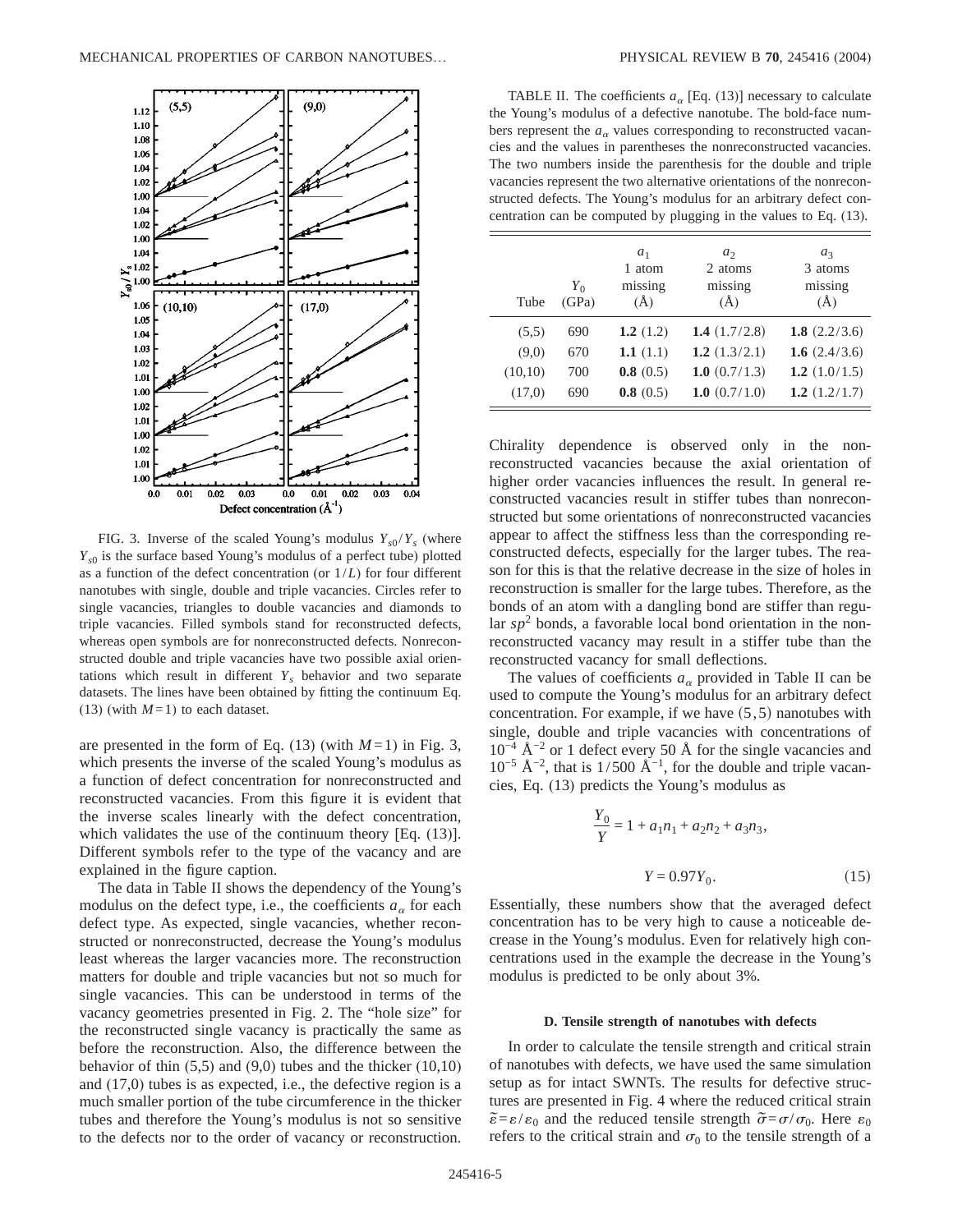

FIG. 4. Tensile strength and critical strain of nanotubes with defects. Filled symbols correspond to reconstructed vacancies and open symbols to nonreconstructed vacancies. Squares are the reference values for perfect tubes, circles stand for tubes with a monovacancy, triangles with a double vacancy and diamonds for tubes with a triple vacancy.

pristine nanotube. The significance of defect reconstruction can be clearly seen—the tubes with reconstructed vacancies are much stronger than the tubes with nonreconstructed defects. The results are also chirality dependent, i.e., in zig-zag tubes the reconstruction heals the carbon network to almost ideal strength, *ca.* 95% of the critical strain and tensile strength in an ideal tube. Reconstructed single and double vacancies are equally strong within the presentation accuracy and the structure with a reconstructed triple vacancy is only slightly weaker. This can be understood if the stress concentration factor<sup>50</sup> of each defect type is considered. As visible in Fig. 2, if a zig-zag tube is loaded axially, the load spreads symmetrically on the defect region bonds. On the other hand, in the armchair case [see Figs.  $2(d) - 2(f)$ ] the load spreads unevenly on respective bonds, that is, the stress concentration factor is larger locally. Thus the corresponding bonds are the first to yield and result in critical strains of *ca.* 70% and tensile strengths of *ca.* 85–90% of the perfect tube values.

Nonreconstructed vacancies result in a much lower tube strength. Thus, the significance of the defect size with respect to the tube circumference can be seen very clearly. For example, for armchair tubes the symbols in Fig. 4 corresponding to nonreconstructed single vacancy and one orientation of the double and triple vacancy clamp together around critical strain 65%, tensile strength 85%. The reason for this, again, is the stress concentration factor. These symbols correspond to vacancies shown in Figs.  $2(a)-2(c)$ . If any of these configurations is viewed in the axial direction, the portions of defective cross-circumference are identical and the stress concentration factors are equal because of axially similar bond orientations in the defect region. The single vacancy is slightly stronger than the double vacancy, which on the other hand exceeds the triple vacancy in strength. This is because fracture is an activated process and a larger hole size allows more fluctuation at the constituent bonds. Thereby the multiple vacancies break little earlier even at a low 10 K temperature. In a similar manner, the other orientations of the double and triple vacancy in armchair tubes span the same cross-circumferential section and result in an apparently similar strength. For zig-zag tubes the axial orientations differ 30 degrees which causes the nonreconstructed single vacancy and one orientation of double vacancy to result in similar strengths. The second pair is the remaining double vacancy orientation and a triple vacancy and the third, the weakest, is a triple vacancy in which the three missing atoms are along the circumferential zig-zag line of atoms.

It should be noted that increasing the temperature would add to the difference between the symbols corresponding to different vacancy orders because of increased fluctuations. Nevertheless, the results show clearly how the tensile strength varies with defect type and chirality and how large the relative drops in tensile strength are. Unlike the Young's modulus, the tensile strength is practically independent of tube diameter because in uniform axial loading the size and form of the defect define how much load the first-to-fail defect region bonds carry. A particular defect has practically the same form and orientation in tubes of the same chirality but different diameter and thus the load has the same magnitude and spreads similarly in the bond region. There is a small diameter dependence visible in Fig. 4 due to smaller binding energy in thin tubes and slightly larger fluctuations.

## **V. SUMMARY AND CONCLUSIONS**

In this paper, we have studied theoretically the effects of vacancy-related defects on the mechanical characteristics of single-walled carbon nanotubes. Specifically, we have calculated the Young's modulus and tensile strength of SWNTs with vacancies for different defect concentrations and vacancy types.

We have found that the nanotube Young's modulus depends weakly on the vacancy concentration: a relatively high defect density of one vacancy per 50 Å gives rise to a small decrease in the Young's modulus: about 3% only. Double and triple vacancies have a stronger effect on the modulus, but vacancy reconstructions by saturating dangling bonds diminish the degradation for the majority of the tubes and vacancy orientations studied.

We have further shown that vacancies have a much stronger effect on the tensile strength of nanotubes. Our simulations indicate that the tensile strength can degrade to 60% of the intact tube value if vacancies are present. For the critical strain the effect can be even more deleterious. The critical strain of the defective SWNT can be half of the intact tube value. Similar to the nanotube Young's modulus, the degradation of tensile characteristics is partly alleviated by the ability of the nanotube carbon network to heal the vacancy damage by saturating the dangling bonds. However, even reconstructed defects decrease the tensile characteristics by 5–10% for the zig-zag tubes and 10–15% (tensile strength) and 25–30% (critical strain) for the armchair tubes. Overall, the tensile characteristics, especially if defects were present, were observed to be chirality dependent. This is consistent with the previous reports on tensile strength dependence on chirality for intact tubes.39

These results indicate that the Young's modulus of nanotubes with defects will essentially be the same unless the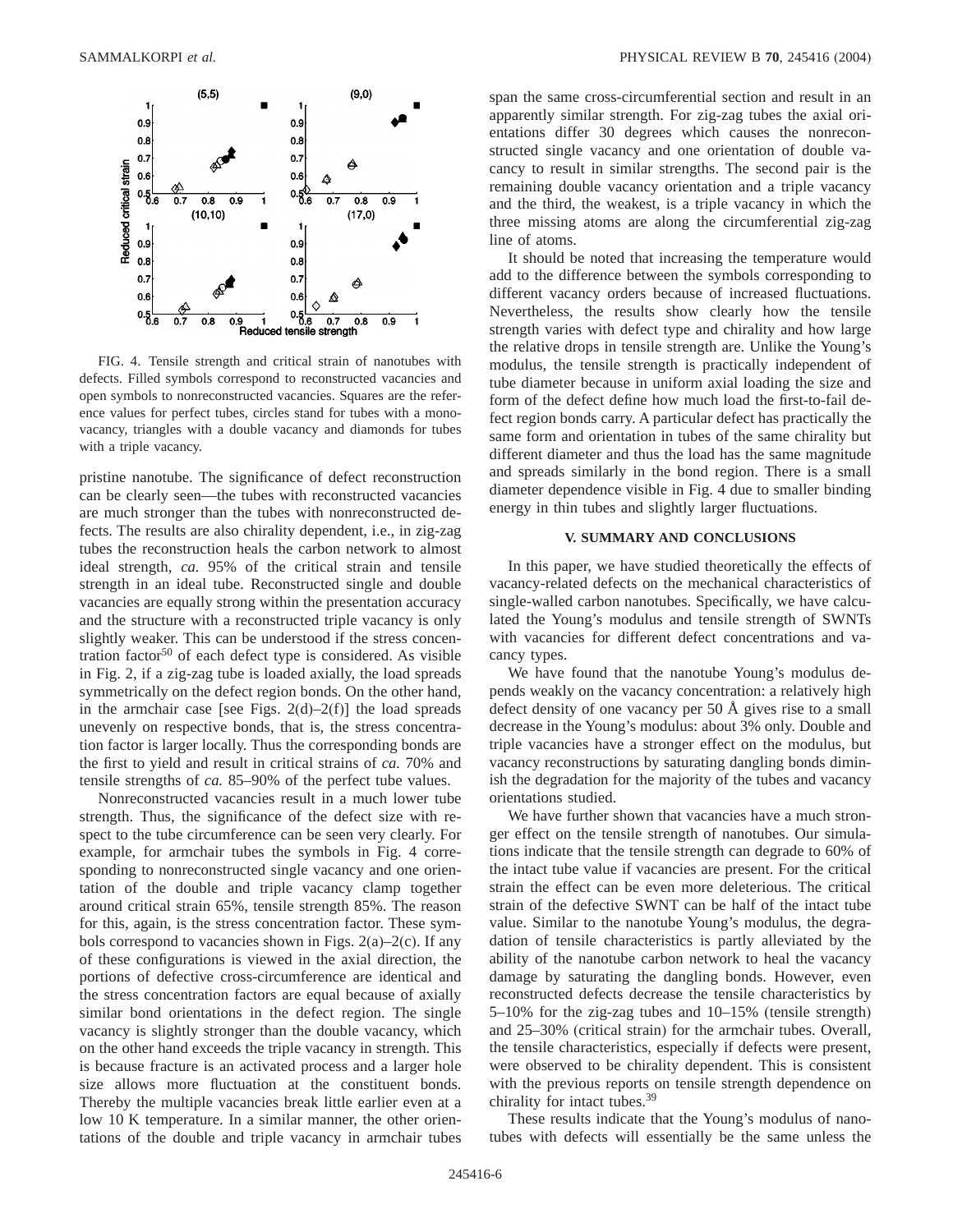vacancy concentration is extremely high. On the other hand, the tensile strength will substantially drop due to the quasione-dimensional atomic structure of SWNTs already if a single vacancy is present—the tensile strength of a SWNT is governed by the "weakest" segment of the tube. Given that a small number of defects are always present in nanotubes, this may explain why the theoretically predicted Young's modulus agrees well with the experimentally measured values, while the tensile characteristics are much worse.

Finally, within the framework of the continuum theory we have derived an expression which can be used to calculate the Young's modulus of defective CNTs at an arbitrary vacancy concentration, unless the defect concentration is so high that there are several defects in a specific nanotube unit cell. Thus, knowing the irradiation dose and defect production rate one can readily evaluate the drop in Young's modulus, which is indispensable for the qualitative explanation of the recent experimental data on the behavior of Young's modulus of irradiated nanotube bundles.24 Note also that the defect concentration and ideally the defect types can be estimated by probing the electronic structure of nanotubes by using various experimental techniques such as Raman, electron spin resonance and optical absorption spectroscopy. Thus, simultaneous monitoring of the nanotube mechanical properties and defect concentration can shed light on the properties of irradiation-induced defects in carbon nanotubes.

Since our initial submission, similar results for the fracture behavior of nanotubes with defects have also been obtained<sup>51</sup> with the use of density functional theory, semiempirical methods and molecular mechanics.

## **ACKNOWLEDGMENTS**

This work was supported in part by the Academy of Finland, Research Centre for Computational Science and Engineering, Project No. 44897 (Finnish Center of Excellence Program 2000-2005) and No. 50578. M. S. would also like to acknowledge GETA, Graduate School in Electronics, Telecommunications, and Automation, for funding.

\*Formerly M. Huhtala.

- <sup>1</sup>M. M. J. Treacy, T. W. Ebbesen, and J. M. Gibson, Nature (London) **381**, 678 (1996).
- 2E. W. Wong, P. E. Sheehan, and C. M. Lieber, Science **277**, 1971 (1997).
- 3P. Poncharal, Z. L. Wang, D. Ugarte, and W. A. de Heer, Science **283**, 1513 (1999).
- 4A. Krishnan, E. Dujardin, T. W. Ebbesen, P. N. Yianilos, and M. M. J. Treacy, Phys. Rev. B **58**, 14013 (1998).
- <sup>5</sup> J. P. Lu, Phys. Rev. Lett. **79**, 1297 (1997).
- 6E. Hernández1, C. Goze, P. Bernier, and A. Rubio, Phys. Rev. Lett. **80**, 4502 (1998).
- 7M.-F. Yu, O. Lourie, M. J. Dyer, K. Moloni, T. F. Kelly, and R. S. Ruoff, Science **287**, 637 (2000).
- 8A. B. Dalton, S. Collins, E. Munoz, J. M. Razal, V. H. Ebron, J. P. Ferraris, J. N. Coleman, B. G. Kim, and R. H. Baughman, Nature (London) **703**, 423 (2003).
- <sup>9</sup>M. Cadek, J. N. Coleman, V. Barron, K. Hedicke, and W. J. Blau, Appl. Phys. Lett. **81**, 5123 (2002).
- 10A. H. Barber, S. R. Cohen, and H. D. Wagner, Appl. Phys. Lett. **82**, 4140 (2003).
- 11M. Terrones, F. Banhart, N. Grobert, J.-C. Charlier, H. Terrones, and P. Ajayan, Phys. Rev. Lett. **89**, 075505 (2002).
- 12H. D. Wagner, Chem. Phys. Lett. **361**, 57 (2002).
- 13R. Andrews, D. Jacques, D. Qian, and E. C. Dickey, Carbon **39**, 1681 (2001).
- 14D. B. Mawhinney, V. Naumenko, A. Kuznetsova, J. T. Yates Jr., J. Liu, and R. E. Smalley, Chem. Phys. Lett. **324**, 213 (2000).
- 15N. Pierard, A. Fonseca, Z. Konya, I. Willems, G. Van Tendeloo, and J. B. Nagy, Chem. Phys. Lett. **335**, 1 (2001).
- 16B. Ni and S. B. Sinnott, Phys. Rev. B **61**, R16343 (2000).
- 17B. Ni, R. Andrews, D. Jacques, D. Qian, M. B. J. Wijesundara, Y. Choi, L. Hanley, and S. B. Sinnott, Appl. Phys. A: Mater. Sci. Process. **105**, 12719 (2001).
- 18Y. Hu, I. Jang, and S. B. Sinnott, Compos. Sci. Technol. **63**, 1663

(2003).

- 19C. A. Cooper, S. R. Cohen, A. H. Barber, and H. D. Wagner, Appl. Phys. Lett. **81**, 3873 (2002).
- 20M.-F. Yu, B. S. Files, S. Arepalli, and R. S. Ruoff, Phys. Rev. Lett. **84**, 5552 (2000).
- 21C. Mikó, M. Milas, J. W. Seo, E. Couteau, N. Barisić, R. Gaál, and L. Forró, Appl. Phys. Lett. **83**, 4622 (2003).
- 22H. Stahl, J. Appenzeller, R. Martel, P. Avouris, and B. Lengeler, Phys. Rev. Lett. **85**, 5186 (2000).
- 23E. Salonen, A. V. Krasheninnikov, and K. Nordlund, Nucl. Instrum. Methods Phys. Res. B **193**, 603 (2002).
- 24A. Kis, G. Csányi, J.-P. Salvetat, T.-N. Lee, E. Couteau, A. J. Kulik, W. Benoit, J. Brugger, and L. Forró, Nat. Mater. **3**, 153 (2004).
- 25M. Huhtala, A. V. Krasheninnikov, J. Aittoniemi, K. Nordlund, and K. Kaski, Phys. Rev. B **70**, 045404 (2004).
- 26M. Terrones, H. Terrones, F. Banhart, J.-C. Charlier, and P. M. Ajayan, Science **288**, 1226 (2000).
- 27L. Shen and J. Li, Phys. Rev. B **69**, 045414 (2004).
- 28M. Arroyo and T. Belytschko, Phys. Rev. B **69**, 115415 (2004).
- 29C. Li and T.-W. Chou, Phys. Rev. B **69**, 073401 (2004).
- 30A. V. Krasheninnikov, K. Nordlund, M. Sirviö, E. Salonen, and J. Keinonen, Phys. Rev. B **63**, 245405 (2001).
- 31P. M. Ajayan, V. Ravikumar, and J.-C. Charlier, Phys. Rev. Lett. **81**, 1437 (1998).
- 32A. V. Krasheninnikov and K. Nordlund, J. Vac. Sci. Technol. B **20**, 728 (2002).
- 33A. V. Krasheninnikov, K. Nordlund, and J. Keinonen, Phys. Rev. B **65**, 165423 (2002).
- 34M. P. Allen and D. J. Tildesley, *Computer Simulation of Liquids* (Oxford University Press, Oxford, England, 1989).
- 35D. W. Brenner, Phys. Rev. B **42**, 9458 (1990).
- 36Y. Xia, Y. Ma, Y. Xing, Y. Mu, C. Tan, and L. Me, Phys. Rev. B **61**, 11088 (2000).
- 37M. B. Nardelli, B. I. Yakobson, and J. Bernholc, Phys. Rev. B **57**,